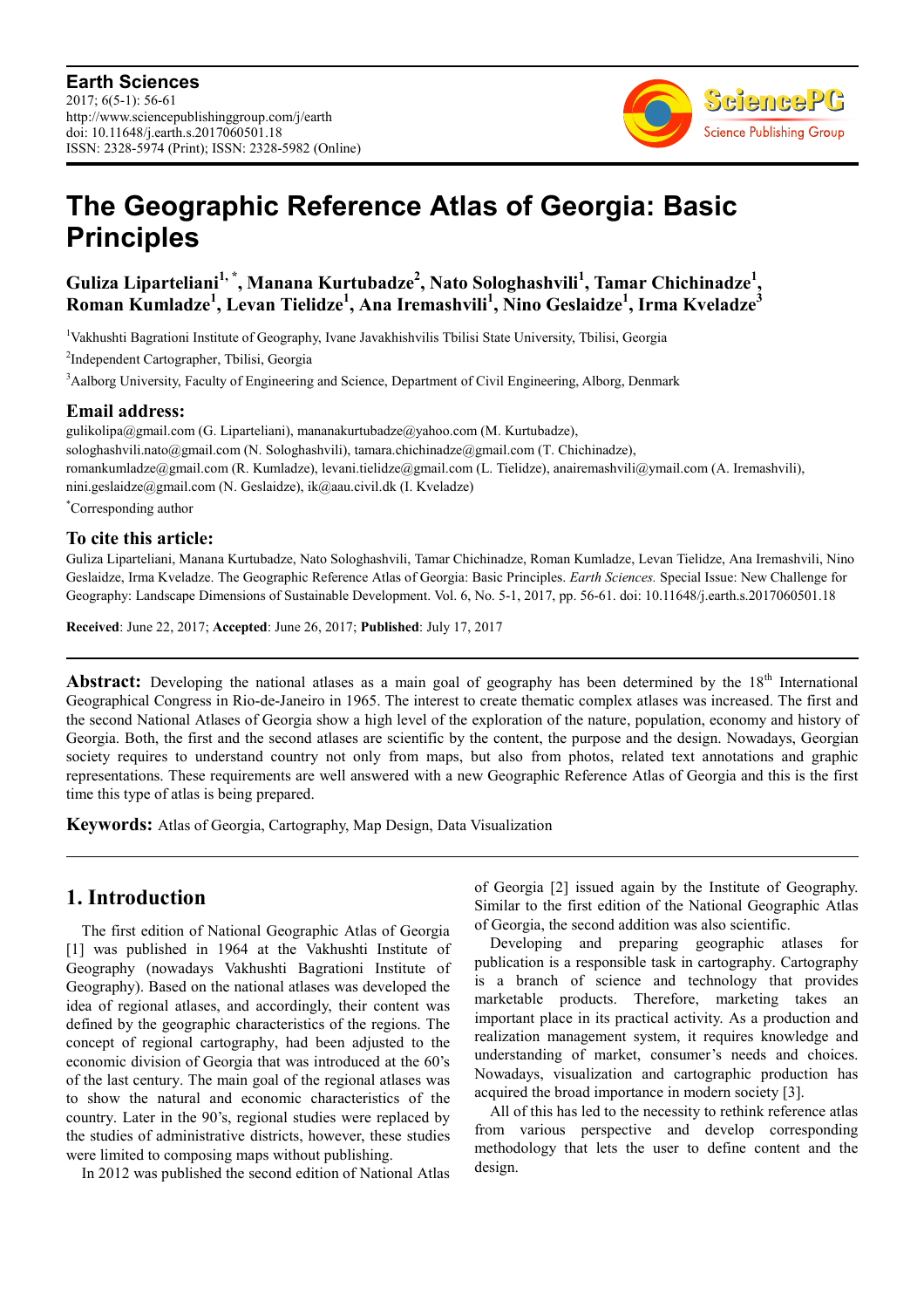The primary purpose of issuing reference atlas is to consider not only the interests of the population of Georgia, but also the interests of citizens living abroad as well as the interests of the guests of the country (It is planned to publish the English version of the Atlas). Therefore, the content of the Atlas was defined on the basis of the systematic approach, which resulted in the content of nature, population, economy, etc.

Developed Atlas is issued for everyday use and contains maps of three different scales. The largest scale is 1:500 000 and occupies front page of the Atlas, based on this large scale have been generated other scales of 1: 1 000 000 and 1: 2 500 000 and used for construction of various thematic maps.

The background information of maps includes the basic geographic elements, while thematic maps are constructed based on the scientific and social attribute information. Proposed thematic maps have reference function that can be seen from the layout design. Each map layout contains additional supplement maps, annotated texts, graphs and photo information that are relevant to the represented theme to complement each other (Figure 1, Figure 2, Figure 3).



*Figure 1. Layout for the scale: 1:1 500 000.* 



*Figure 2. Layout for the scale: 1:2 000 000.*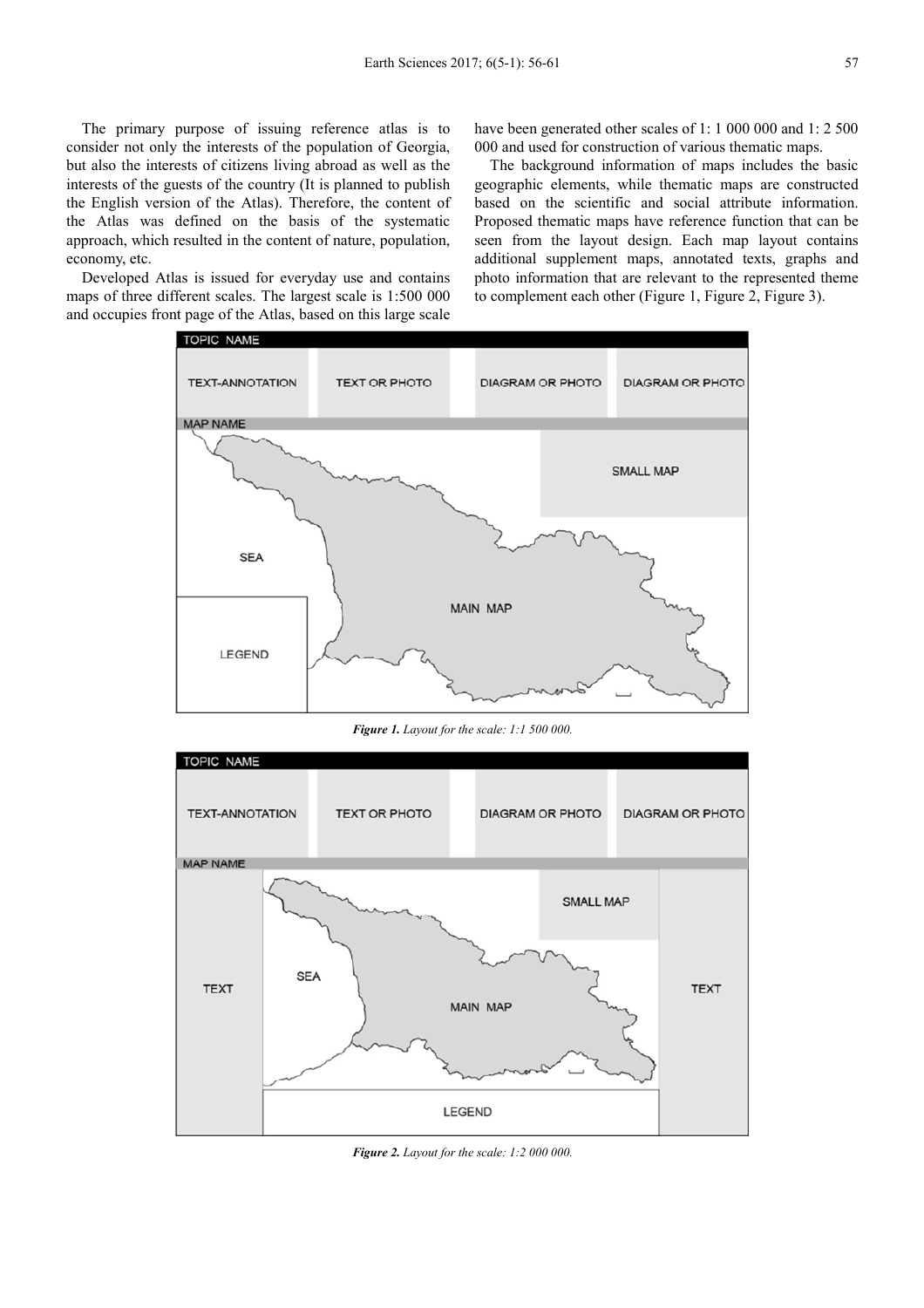

*Figure 3. Layout for the scale: 1:3 000 000.* 

### **2. Methods**

The use of traditional and modern scientific methods is important when developing reference atlas. They represent collection of the thematic maps and accordingly are significant to develop a particular strategy to archive results. Therefore, first was developed digital model containing topics and names of the map thematics in atlas. The atlas contains following themes:

- (1) Georgia and the World
- (2) Georgia and the Caucasus
- (3) Territorial division
- (4) Nature
- (5) Natural resources
- (6) Population
- (7) Economy
- (8) Social sector
- (9) Heritage of Georgian cartography
- (10) Traveling's of Georgian scientists

Different background information had been prepared for the nature and the social thematic maps. This was done by considered the list of the geographic objects that were significantly important for the visualization of various thematic maps. Besides, had been defined the format of the atlas, i.e. was created the standard grid for the pages that simplified the layout of the main maps supported by the related text, supplement maps, graphs and photos. The scale of those main maps influenced the design of the final map layouts. The other significant element of map design was selection of the fonts and font styles to make pleasant aesthetic impression on the map reader by naming the map elements. Thus, had been selected various fonts to emphasize the visual hierarchy and annotate geographic features.

Developing the standards for used basic elements of

hydrography, settlements, roads, boundaries, etc. on the main map was an important part of the working process. In particular, had been defined the standards for the width of lines, the size of signs, the colors and the font styles. For the visualization of various qualitative and quantitative themetic information, had been used different combination of visual variables, and particular attention in this process was given to their perceptual properties [12]. Accordingly, it resulted in a range of traditional and modern visualization methods for natural and social thematic maps. Furtheremore, was developped the legend for the introductory part of the Atlas to define the meaning of the used basic symbols. Those symboles are not further explained on the individual map legends.

The copyright agreements collected from all the authors taking part in development of the atlas, allows editors to use and change design of constricted maps and photo materials for the next issue of the Atlas.

Maps are constructed in various programs, but designed in Adobe Illustrator that is compatible with publishing standards. All cartographic representations contain the source of information and the authors of the photo materials. The majority of used photo materials are taken and provided by our colleague geographers, botanists, zoologists and amateur photographers.

#### **3. Results**

The visualization process requires to represent information in an effective and efficient way to communicate the reader. Therefore, cartographic design theory has a critical role to play to help the map user to perceive represented information [4], [12]. In this process, visualization requires to keep the specifications of the represented thematic and make it easy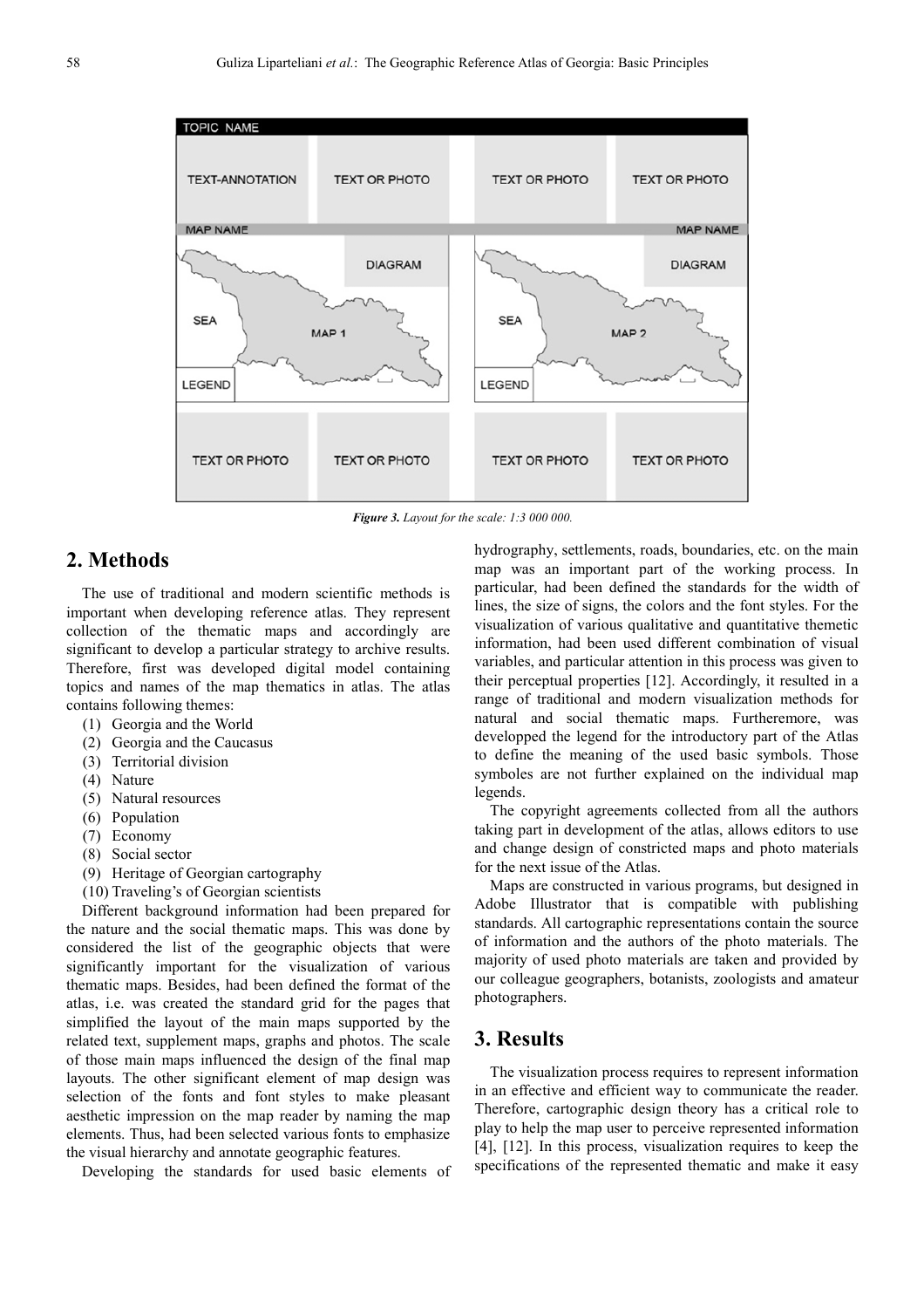understandable for a wide audience. Thus, professional education and experience of a map author is a significant factor to achieve desirable results. These requirements had been followed while working on the atlas.

The individual approach to each theme decided diversity of the content and used design methods for each map [5], [6], [7], [12]. This had been resulted on the constructed maps described further.

The thematic maps on Alternative sources of energy shows two maps of Sunshine duration (Figure 4) and Wind energy (Figure 5). The quantitative information was represented by well-defined color scheme that clearly emphasized recommendable locations for solar batteries and suitable places to construct wind power stations.

The map for the natural disaster of the avalanche are indicates dangerous places. The used cold, blue colors intend to help the reader visually perceive and assimilate the phenomenon. The same approach of the design had been used for the development of hail, mudflow and landslide maps.



*Figure 4. Sunshine duration (fragment).* 

Two small maps on Air masses intrusion in Georgia are accompanying the main Climate map (Figure 6). Their first schematic visualization was created by N. Beruchashvili for the geography textbook of Georgia (1996). Developed map is still in the use for other textbooks due to the its effectiveness [8]. In developed Atlas, the content of this map was kept, however, the cartographic design was changed that made it more meaningful.

A different conceptual approach and visualization perspective was used for the map developed on the Black sea topic. Besides the traditional physical map and temperature condition map, underwater world and birdwatching's near Batumi are presented (Figure 7).



*Figure 5. Wind energy (fragment).* 



*Figure 6. Air masses intrusion in Georgia.* 

The scientists' photos on the author's maps is also a new approach. There are several maps in Atlas with this precedent. For instance, the author of the soil map –T. Urushadze between members of the international scientificpractical conference. Also on the vegetation cover map – author R. Gagnidze while botanizing, and on the red list plant map – botanist K. Batsatsashvili researching rare species of plants.

The Population map revealed many problems of the country, including ones that cannot be seen through statistical records without spatial localization. Between those problems,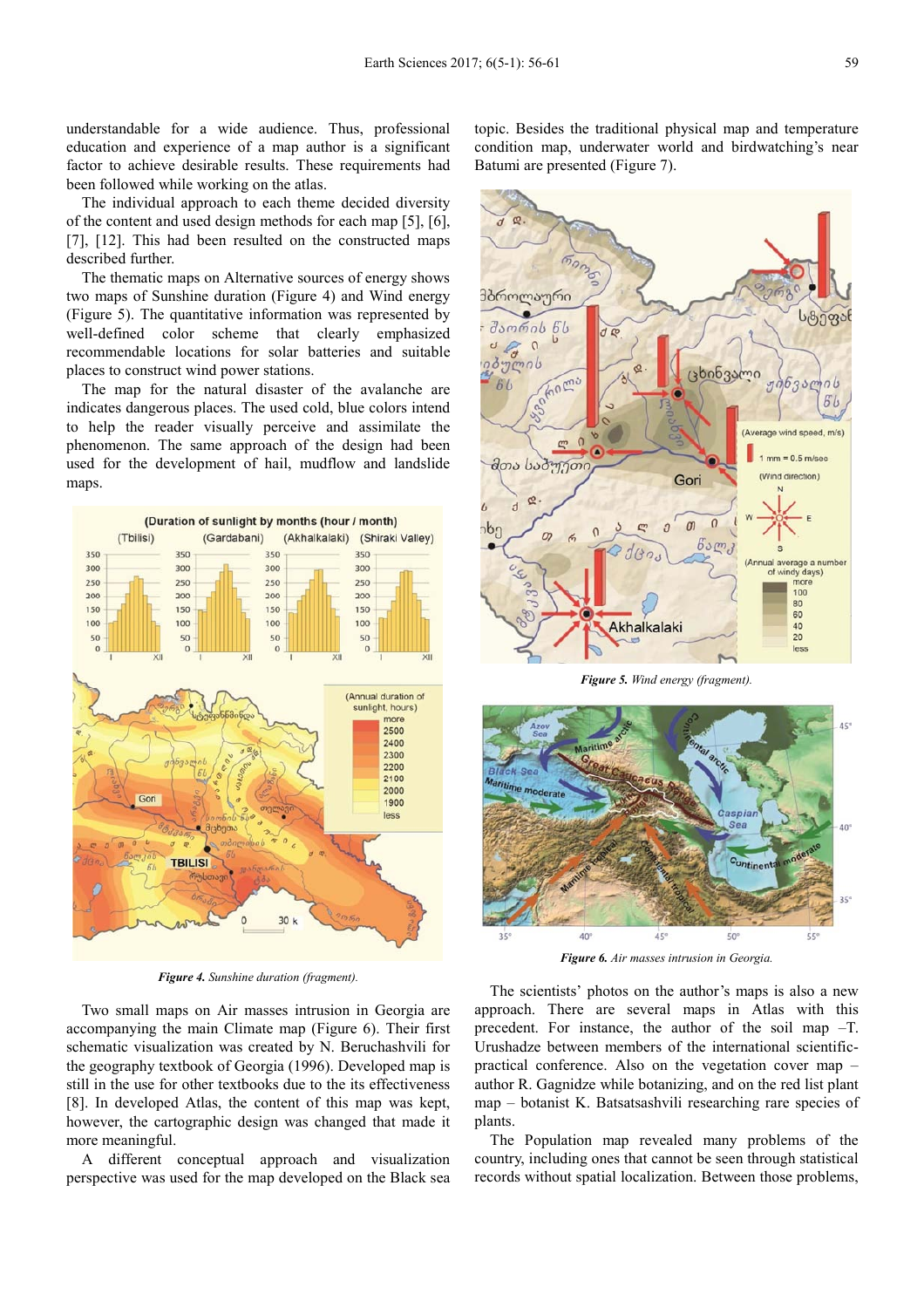the most critical issues are emptied mountain villages, internally displaced people from the occupied territories and ecological migrants (Figure 8).



*Figure 7. Batumi bottelneck.* 

In 2017, 200 years will pass since settling Georgia with German colonists. This theme appeared to be interesting not only for the map development, but also for revealing the accomplishments of German specialists in scientific, technical and cultural fields.

From new perspective are seen the resorts. Part of them does not function with a therapeutic purpose. The map created for assessing the potential of natural-resources is the best guide to develop resort industry. The content of the map is elaborated with an advice of a domain expert, the doctor in resorts medicine.



*Figure 8. Environmental migrants (fragment).* 

The maps of the traditional industry of viticulture and winemaking, are developed with interesting and popular information (Figure 9). The newest information was used to develop the maps of Energy industry. Also, current state is shown on the maps developed for education, culture, tourism, alpinism, etc.

The maps developed on the topic of Traveling's of Georgian Scientists shows the scientific routes and photos taken during this trips of two Georgian scientists. One is the expert in zoology and biogeography Arnold Gegechkori, and the other one is geographer and landscapologist Niko Beruchashvili (1947-2006). Both scientists are well-known in Georgian scientific society due to their accomplishments [9].



*Figure 9. Appellation wines and microzones (fragment).* 

The leitmotif of his Scientific work is Spatio-temporal analysis, which are differently expressed on his maps and atlases: Landscape map of the Caucasus (1979) [10], Geopolitical Atlas of the Caucasus (1996, 2009-2011) [5], [6], Caucasus Environment Outlook-CEO-2002 [11], Schoolbooks for geography of Georgia with maps (8-9th grades, from 1996 to the present day) [8], Geoinformation atlases of Racha-Lechkhumi and Adjara (1990s, not published), Program and Model of the Scientific Atlas of Georgia etc. In the 90s, had been introduced new technologies to Georgian cartographers by Niko Beruchashvili. He implemented teaching of geographic information systems as the part of the learning process and started the first staff of GIS specialists. At the end of the 1980's, he was one of the first who brought the computer Atari ST in Georgia. On this computer was developed the special program to work on the landscape-geographic data of natural-territorial complexes. Based on the derived results, were automatically constructed simple digital maps. In the early 90's, Niko Beruchashvili brought also the first GIS program MapInfo in Georgia. Nowadays, many of his students are successfully working in GIS-domain, and some of them took a part in the development of this atlas.